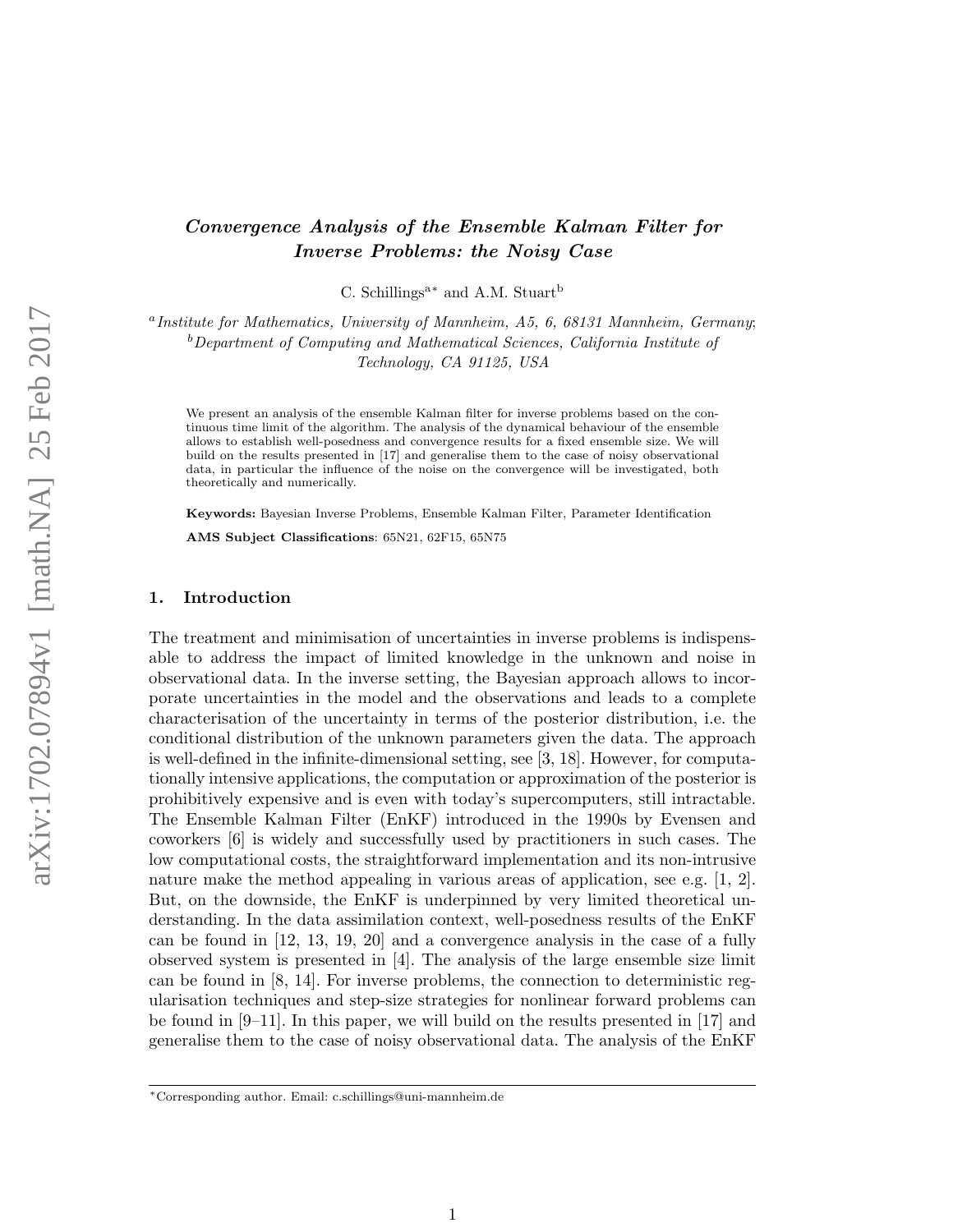is based on the continuous time scaling limits, which allow to study the properties of the EnKF for fixed ensemble size.

The inverse problem is defined as follows: Let  $\mathcal X$  and  $\mathcal Y$  denote separable Hilbert spaces. Furthermore, we denote by  $A \in \mathcal{L}(\mathcal{X}, \mathcal{Y})$  the forward response operator mapping from the parameter space  $\mathcal X$  to the data space  $\mathcal Y$ . The observations are assumed to be finite-dimensional, i.e.  $\mathcal{Y} = \mathbb{R}^K$ ,  $K \in \mathbb{R}$ . The goal of computation is to recover the unknown parameters  $u$  from noisy observations  $y$ , where

$$
y = Au + \eta.
$$

The noise  $\eta$  in the observations is assumed to be normally distributed with  $\eta \sim \mathcal{N}(0, \Gamma)$ ,  $\Gamma \in \mathbb{R}^{K \times K}$  symmetric positive definite. In the Bayesian setting, the unknown parameter  $u$  is interpreted as a random variable or random field, distributed according to our prior knowledge  $\mu_0$ . We assume that the noise  $\eta$  is independent of u. It is well known that the EnKF does not provide an approximation of the posterior measure in the nonlinear case, cp. e.g. [5]. We therefore present an analysis of the EnKF viewed as a minimisation method of the least-squares functional

$$
\Phi(u; y) = \frac{1}{2} \|\Gamma^{-\frac{1}{2}}(y - A(u))\|_{\Gamma}^{2}.
$$

We restrict the analysis to the linear case, which allows us to completely understand the error propagation of the method for a fixed ensemble size. The results build the basis for the analysis of the nonlinear case, which will be subject of future work.

The paper is structured as follows: In Section 2, we introduce the EnKF for inverse problems and derive the continuous time limit of the algorithm. We study the properties of the method by analysing the dynamical behaviour of the ensemble and derive convergence results by considering the long-time behaviour. We present in Section 3 well-posedness results, the quantification of the ensemble collapse and convergence results for the noisy, linear setting. Numerical experiments illustrating the findings are presented in Section 4.

## 2. The Ensemble Kalman Filter for Inverse Problems and its Continuous time limit

The EnKF as originally introduced by Evensen and coworkers is a method for the filtering problem, i.e. it sequentially updates the probability distribution of the model state given the data, see e.g. [7, 15, 16] for more details. We follow the ideas in [10] and generalise the EnKF to inverse problems as follows. We introduce an artificial time  $h = 1/N$  and use the observational data to update the unknown parameter at each time step nh with  $n \in \mathbb{N}, n \leq N$ .

We account for the repeated use of the observational data by amplifying the noise covariance by  $1/h$ , which leads to a consistent scaling of the misfit functional.

The EnKF then generates an ensemble of interacting particles, initialised by draws from the prior distribution, in the following way. The empirical mean  $(\bar{u}_n)_{n=0}^N$ and covariance  $(C(u_n))_{n=0}^N$  of the ensemble are updated in each iteration according to

$$
\bar{u}_{n+1} = \bar{u}_n + K_n(y - A\bar{u}_n) \qquad C(u_{n+1}) = C(u_n) - K_nAC(u_n), \qquad (1)
$$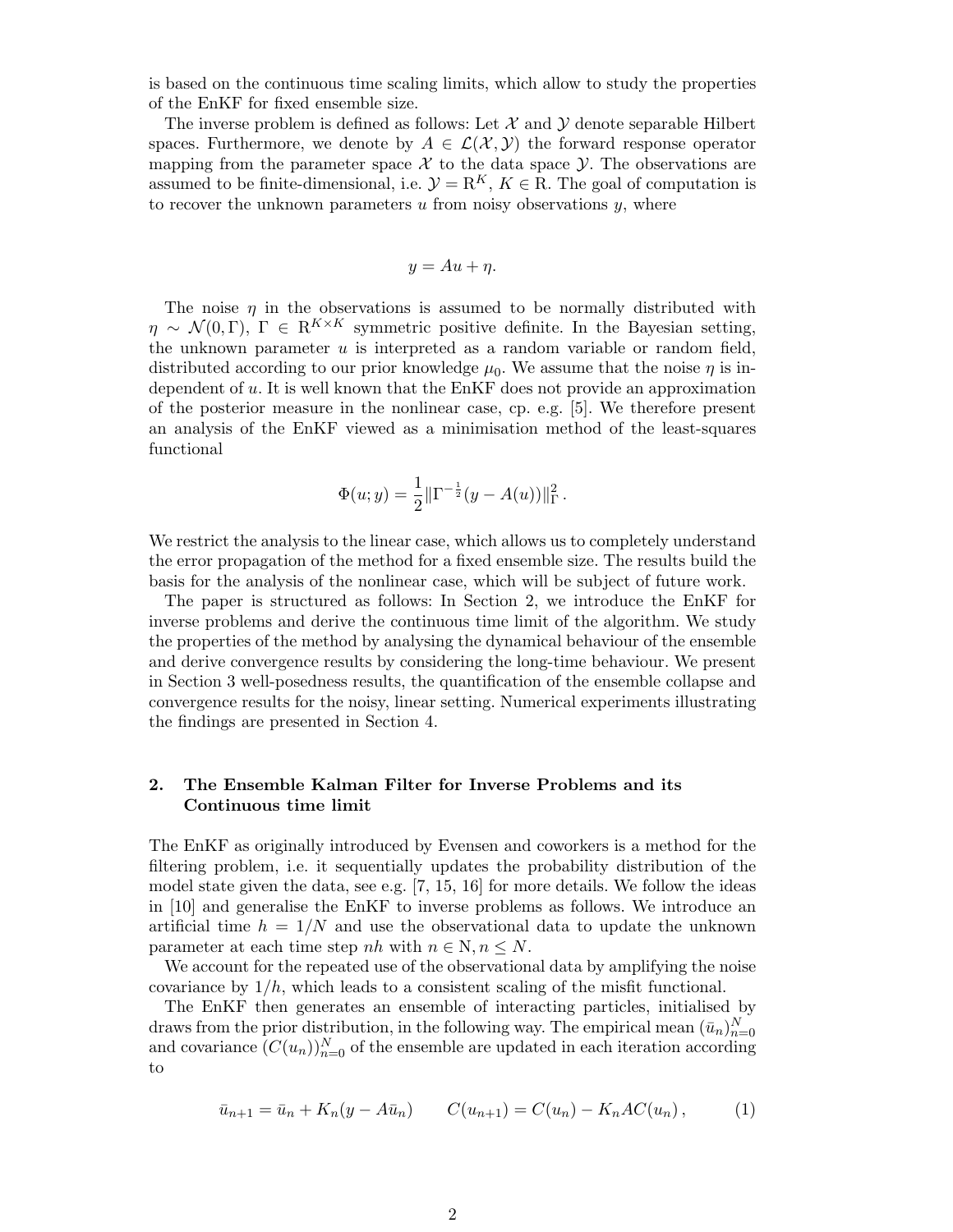where  $K_n = C(u_n)A^* (AC(u_n)A^* + \frac{1}{h})$  $(\frac{1}{h}\Gamma)^{-1}$  denotes the Kalman gain and  $\bar{u}_n =$ 1  $\frac{1}{J}\sum_{j=1}^{J}u_n^{(j)},$   $C(u_n) = \frac{1}{J}\sum_{j=1}^{J}(u_n^{(j)} - \overline{u}_n) \otimes (u_n^{(j)} - \overline{u}_n)$ . The iteration (1) does not define a unique linear transformation of each particle. We refer to [16] for more details on different transformations. Here, we will focus on the non-deterministic coupling, the EnKF with perturbed observations, leading to the iteration

$$
u_{n+1}^{(j)} = u_n^{(j)} + C(u_n)A^*(AC(u_n)A^* + \frac{1}{h}\Gamma)^{-1}(y_{n+1}^{(j)} - Au_n^{(j)})
$$

with  $y_{n+1}^{(j)} = y + \eta_{n+1}^{(j)}$ ,  $\eta_{n+1}^{(j)} \sim N(0, \frac{1}{h})$  $\frac{1}{h}\Gamma$ ) for J particles, i.e.  $j = 1, \ldots, J$ .

The analysis we present here relies on the continuous time limit of the EnKF. We therefore interpret the iterates  $u_n^{(j)}$  as a discretization of a continuous function  $u^{(j)}(nh)$ . The limit is then formally given by

$$
du^{(j)} = C(u)A^* \Gamma^{-1} A(u^{\dagger} + \eta - u^{(j)}) dt + C(u)A^* \Gamma^{-\frac{1}{2}} dW^{(j)},
$$

where  $W^{(1)}, \ldots, W^{(J)}$  are pairwise independent cylindrical Wiener processes on  $\mathcal{X},$ y denotes the noisy observational data and  $C(u) = \frac{1}{J} \sum_{k=1}^{J} (u^{(k)} - \overline{u}) \otimes (u^{(k)} - \overline{u}).$ We will restrict the analysis to the case  $\eta_{n+1}^{(j)} = 0$  for all  $n \in \mathbb{N}$  and  $j = 1, \ldots, J$ leading to a limiting ordinary differential equation of the form

$$
\frac{du^{(j)}}{dt} = \frac{1}{J} \sum_{k=1}^{J} \langle A(u^{(k)} - \overline{u}), y - Au^{(j)} \rangle_{\Gamma}(u^{(k)} - \overline{u}), \quad j = 1, \cdots, J.
$$
 (2)

or equivalently

$$
\frac{\mathrm{d}u^{(j)}}{\mathrm{d}t} = -C(u)D_u \Phi(u^{(j)}; y)
$$

with potential  $\Phi(u; y) = \frac{1}{2} \|\Gamma^{-\frac{1}{2}}(y - Au)\|_{\Gamma}^2$ . Equation (2) reveals the well-known subspace property of the EnKF [10], since the vector field is in the linear span of the ensemble itself.

### 3. Convergence Analysis

In this section we generalise the results from [17] and allow for noise in the observational data; specifically we consider the case that the observational data  $y^{\dagger}$  is polluted by additive noise  $\eta^{\dagger} \in \mathbb{R}^K$  in the following way

$$
y^{\dagger} = Au^{\dagger} + \eta^{\dagger}.
$$

In subsection 3.1 we will demonstrate the undesirable effect of noise on the inversion methodology, and in subsection 3.2 we will suggest a stopping criterion to ameliorate the effect.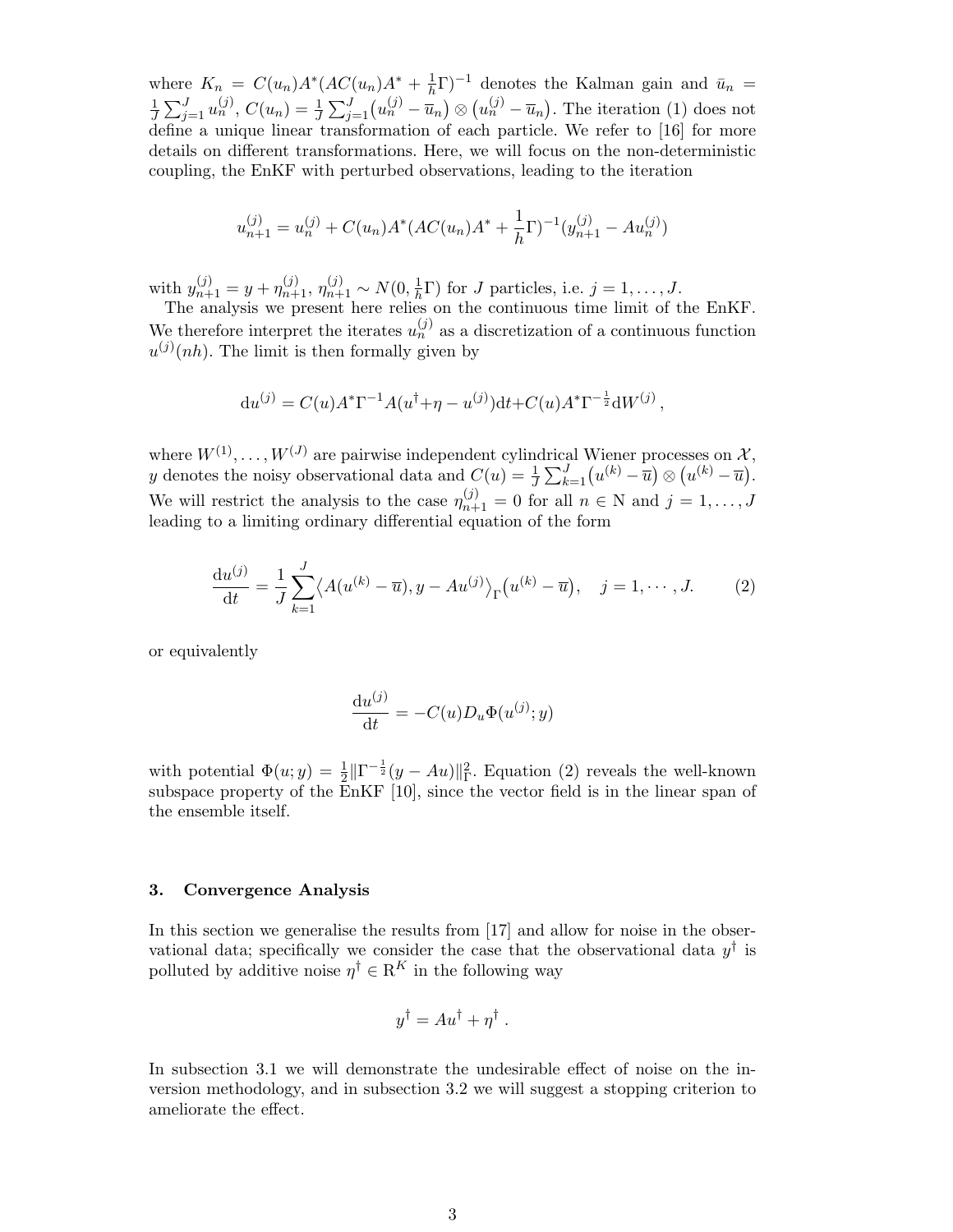#### 3.1. Analysis of the EnKF With Noisy Data

Following the notation introduced in [17], we inroduce the quantities

$$
e^{(j)} = u^{(j)} - \bar{u}, \quad r^{(j)} = u^{(j)} - u^{\dagger}, \quad j = 1, ..., J
$$
  
\n
$$
E_{lj} = \langle Ae^{(l)}, Ae^{(j)}\rangle_{\Gamma}, \quad R_{lj} = \langle Ar^{(l)}, Ar^{(j)}\rangle_{\Gamma}, \quad F_{lj} = \langle Ar^{(l)}, Ae^{(j)}\rangle_{\Gamma}, \quad l, j = 1, ..., J,
$$

and the misfit  $\vartheta^{(j)} = A u^{(j)} - y^{\dagger}, j = 1, \dots, J$ . The quantity  $e^{(j)}$  measures, for each particle  $j$ , the difference to the empirical mean (computed from the ensemble) and the quantity  $r^{(j)}$  measures the difference from particle j to the truth. The matrix-valued quantities describe the interaction of these quantities mapped to the observation space. Due to the linearity of the forward operator, the misfit can be related to the residuals as follows

$$
\vartheta^{(j)} = Ar^{(j)} - \eta^{\dagger} \ \ j = 1, \ldots, J \ ,
$$

i.e. the misfit is a finite dimensional quantity in  $R<sup>K</sup>$ . Furthermore, we define the matrix-valued quantity  $D$  by

$$
D_{lj} = \langle \vartheta^{(l)}, A e^{(j)} \rangle_{\Gamma} \qquad l, j = 1, \dots, J.
$$

THEOREM 3.1 Let  $y^{\dagger}$  denote the perturbed image of a truth  $u^{\dagger} \in X$ , i.e.  $y^{\dagger} =$  $Au^{\dagger} + \eta^{\dagger}$ . Furthermore, an initial ensemble  $u^{(j)}(0) \in X$  for  $j = 1, \ldots, J$  is given, and we denote by  $X_0$  the linear span of the  $\{u^{(j)}(0)\}_{j=1}^J$ . Then, equation (2) has a unique solution  $u^{(j)}(\cdot) \in C([0,T);X_0)$  for  $j = 1,\ldots, J$ .

*Proof.* Each particle  $u^{(j)}$  satisfies

$$
\frac{\mathrm{d}u^{(j)}}{\mathrm{d}t} = -\frac{1}{J} \sum_{k=1}^{J} F_{jk} e^{(k)} + \frac{1}{J} \sum_{k=1}^{J} \langle Ae^{(k)}, \eta^{\dagger} \rangle e^{(k)} \tag{3}
$$

$$
= -\frac{1}{J} \sum_{k=1}^{J} D_{jk} u^{(k)}.
$$
\n(4)

The subspace property of the EnKF and the local Lipschitz continuity of the righthand side of (4) ensures the local existence of a solution in  $C([0, T); X_0)$  for  $T > 0$ . To establish global existence of solutions, we show the boundedness of the righthand side of  $(4)$ .

The following differential equation holds for the quantity  $e^{(j)}$ 

$$
\frac{\mathrm{d}e^{(j)}}{\mathrm{d}t} = -\frac{1}{J} \sum_{k=1}^{J} E_{jk} e^{(k)} = -\frac{1}{J} \sum_{k=1}^{J} E_{jk} r^{(k)}.
$$

For the matrix-valued quantity  $E$ , we obtain

$$
\frac{\mathrm{d}}{\mathrm{d}t}E = -\frac{2}{J}E^2.
$$

Thus, the dynamical behaviour of the quantities  $e^{(j)}$  and  $Ae^{(j)}$  is not influenced by the noise in the data. Therefore, the results presented in [17] for the noise free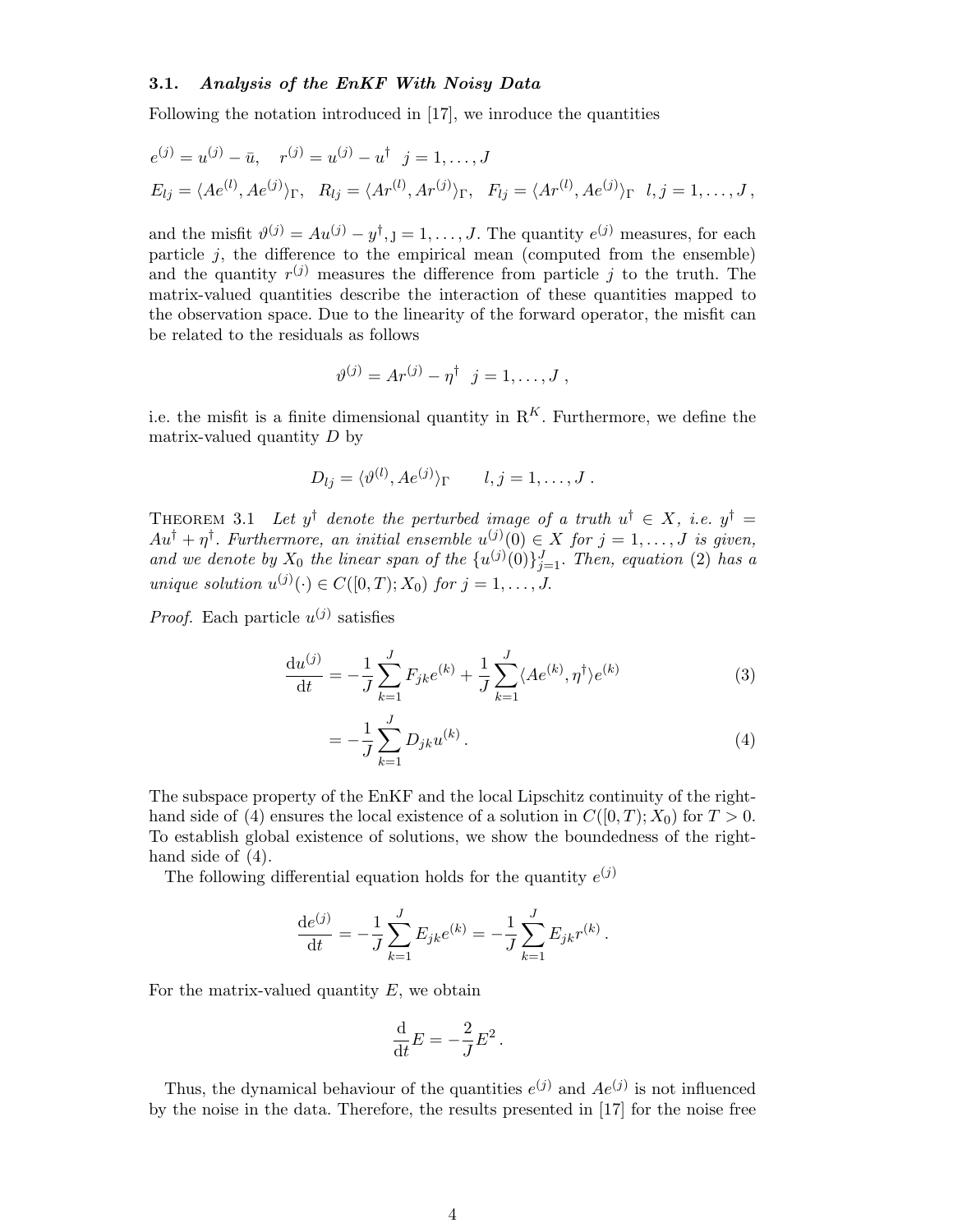case still hold true, i.e. for the orthogonal matrix  $X$  defined through the eigendecomposition of  $E(0)$  it holds true that

$$
E(t) = X\Lambda(t)X^{\top}
$$
\n(5)

with  $\Lambda(t) = \text{diag}\{\lambda^{(1)}(t), \ldots, \lambda^{(J)}(t)\}, \Lambda(0) = \text{diag}\{\lambda_0^{(1)}\}$  $\{^{(1)}_{0}, \ldots, \lambda^{(J)}_{0}\}$  and

$$
\lambda^{(j)}(t) = \left(\frac{2}{J}t + \frac{1}{\lambda_0^{(j)}}\right)^{-1},\tag{6}
$$

if  $\lambda_0^{(j)}$  $\lambda^{(j)} \neq 0$ , otherwise  $\lambda^{(j)}(t) = 0$ . The misfit  $\vartheta^{(j)}$  satisfies

$$
\frac{\mathrm{d}\vartheta^{(j)}}{\mathrm{d}t} = -\frac{1}{J} \sum_{k=1}^{J} D_{jk} A e^{(k)}
$$

and the dynamical behaviour of the corresponding matrix-valued quantity  $D$  is given by

$$
\frac{\mathrm{d}}{\mathrm{d}t}D = -\frac{2}{J}DE.
$$

The boundedness of  $D(t)$  follows from the boundedness of the misfit  $\vartheta^{(j)}$ , which can be derived from

$$
\frac{1}{2}\frac{\mathrm{d}\vartheta^{(j)}}{\mathrm{d}t} = -\frac{1}{J}\sum_{k=1}^{J} D_{jk}D_{jk}.
$$

Hence, the misfit  $\vartheta^{(j)}$  is bounded uniformly in time. By the Cauchy-Schwartz inequality, the bound on  $D$  follows with

$$
D_{ij}^2 = \langle \vartheta^{(i)}, Ae^{(j)} \rangle_{\Gamma}^2 \leq |\vartheta^{(i)}|_{\Gamma}^2 \cdot |Ae^{(j)}|_{\Gamma}^2 \leq C|Ae^{(j)}|_{\Gamma}^2
$$

for a constant  $C > 0$  independent of T, i.e.  $D_{ij} \to 0$  at least as fast as  $\frac{1}{\sqrt{2}}$  $\frac{1}{t}$  as  $t \to \infty$ , in particular, D is uniformly bounded in time. Global existence for  $u^{(j)}$  (and  $e^{(j)}$ ,  $r^{(j)}$ ) follows.

The proof of Theorem 3.1 reveals that the behaviour of the quantity  $e^{(j)}$ , which is an indicator of the ensemble collapse, is not affected by the noise. Hence, [17, Theorem 3] can be directly generalised to the perturbed case.

COROLLARY 3.2 Let  $y^{\dagger}$  denote the perturbed image of a truth  $u^{\dagger} \in X$ , i.e.  $y^{\dagger} =$  $Au^{\dagger} + \eta^{\dagger}$ . Furthermore, assume that an initial ensemble  $u^{(j)}(0) \in X$  for  $j = 1, \ldots, J$ is given. Then, the matrix valued quantity  $E(t)$  converges to 0 for  $t \to \infty$  with an algebraic rate of convergence:  $||E(t)|| = \mathcal{O}(J t^{-1}).$ 

The ensemble collapse is a further form of regularisation as the solution not only remains in the linear span of the initial ensemble, but actually asymptotically lives in the span of a single element. The preceding result shows that the ensemble collapse, namely the fact that all particles converge to their common mean, does not depend on the realisation of the noise. We now discuss the convergence properties of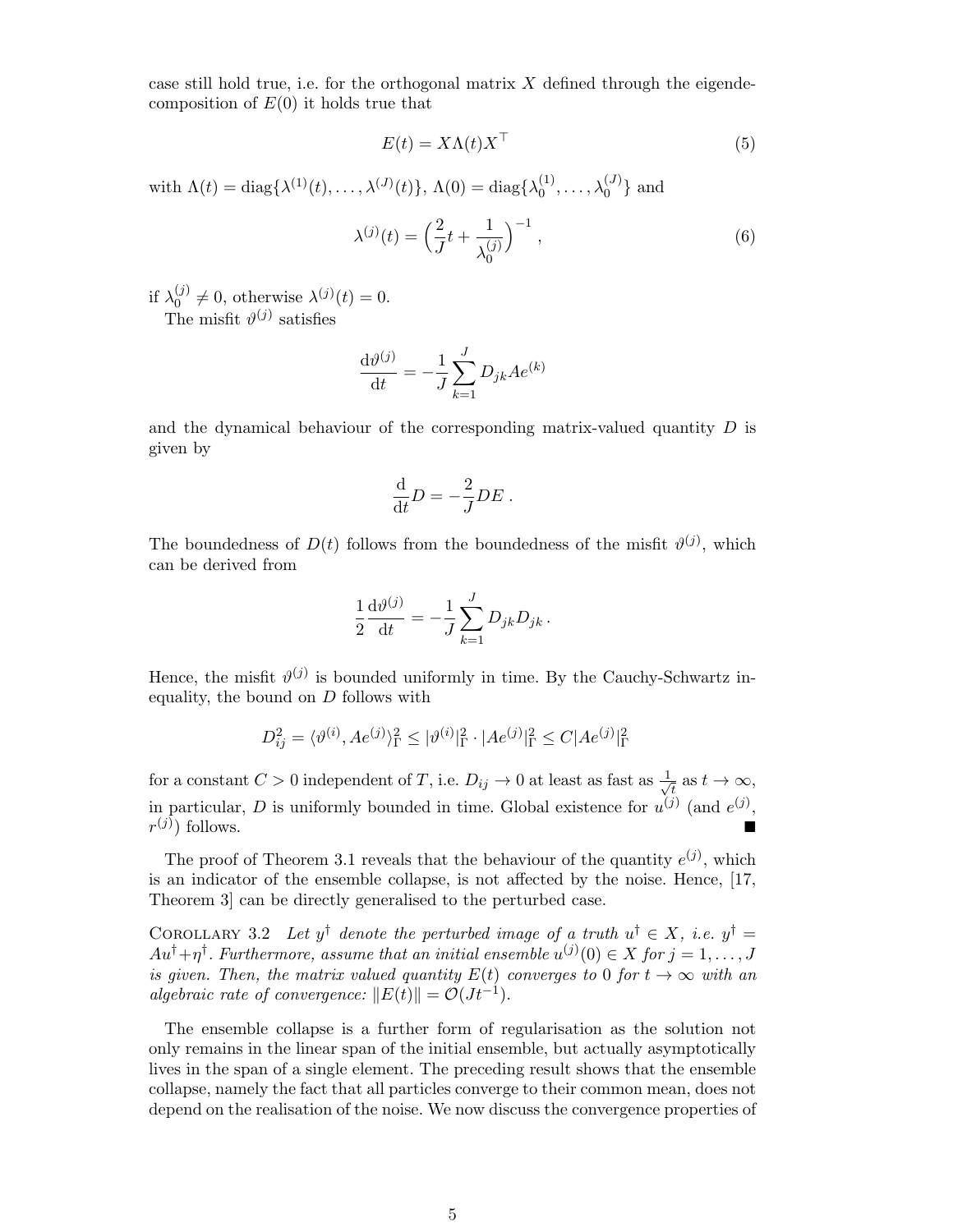the EnKF in the perturbed case. The analysis presented in [17, Theorem 4] indicates that we can transfer the convergence result straightforwardly to the mismatch  $\vartheta^{(j)}$ . However, the convergence of the residuals  $r^{(j)}$  depends on the realisation of the noise.

THEOREM 3.3 Let  $y^{\dagger}$  denote the perturbed image of a truth  $u^{\dagger} \in X$ , i.e.  $y^{\dagger} = Au^{\dagger} +$  $\eta^\dagger$  and the forward operator A is one-to-one. Let  $\mathcal{Y}^\parallel$  denote the linear span of the  $\{Ae^{(j)}(0)\}_{j=1}^J$  and let  $\mathcal{Y}^\perp$  denote the orthogonal complement of  $\mathcal{Y}^\parallel$  in Y and assume that the initial ensemble members are chosen so that  $\mathcal{Y}^{\parallel}$  has the maximal dimension  $\min\{J-1,\dim(Y)\}\.$  Then  $\vartheta^{(j)}(t)$  may be decomposed uniquely as  $\vartheta^{(j)}_{\parallel}$  $\frac{f^{(j)}(t)+\vartheta_\perp^{(j)}}{\pi}$  $\mathcal{L}^{(J)}(t)$ with  $\vartheta_{\parallel}^{(j)}$  $\mathcal{L}_{\parallel}^{(j)} \in \mathcal{Y}^{\parallel}$  and  $\vartheta_{\perp}^{(j)} \in \mathcal{Y}^{\perp}$ , where  $\vartheta_{\parallel}^{(j)}$  $\psi^{(j)}_{\parallel}(t) \to 0$  as  $t \to \infty$  and  $\vartheta^{(j)}_{\perp}$  $\mathcal{L}^{(j)}_{\perp}(t)=\vartheta_{\perp}^{(j)}$  $_{\perp}^{(J)}(0) =$  $\vartheta^{(1)}_\perp$ ⊥ .

Furthermore, if  $\langle \eta^{\dagger}, A e^{(k)} \rangle \leq \langle A r^{(k)}, A e^{(k)} \rangle$ , the residual is monotonically decreasing. The rate of convergence of the component of the residual mapped forward to the observational space, which belongs to  $\mathcal{Y}^{\parallel}$ , can be arbitrarily slow, i.e. depending on the realisation of the noise, the rate of convergence can be arbitrarily close to 0.

Proof. The first part of the theorem follows with the same arguments as used for the proof of [17, Theorem 4].

The norm of the residuals satisfies the following differential equation

$$
\frac{1}{2}\frac{\mathrm{d}}{\mathrm{d}t}||Ar^{(j)}||_{\Gamma}^{2} = -\frac{1}{J}\sum_{k=1}^{J}F_{jk}^{2} + \frac{1}{J}\sum_{k=1}^{J}\langle Ar^{(k)}, Ae^{(k)}\rangle_{\Gamma}\langle\eta^{\dagger}, Ae^{(k)}\rangle_{\Gamma}.
$$

Provided that  $\langle \eta^{\dagger}, Ae^{(k)} \rangle \leq \langle Ar^{(k)}, Ae^{(k)} \rangle_{\Gamma}$  for  $k = 1, \ldots, J$ , i.e.  $\|\eta^{\dagger}\|_{\Gamma} \cos(\theta_1) \leq$  $||Ar^{(j)}||_{\Gamma}\cos(\theta_2)$  with  $\theta_1$  and  $\theta_2$  denoting the angle between  $\eta^{\dagger}$  and  $Ae^{(k)}$ , and between  $Ar^{(k)}$  and  $Ae^{(k)}$ , respectively, the residuals mapped to the image space of the forward operator are monotonically decreasing. Expanding the quantities  $Ar^{(k)}$ and  $\eta^{\dagger}$  in  $\mathcal{Y}^{\parallel}$  and the orthogonal complement  $\mathcal{Y}^{\perp}$ 

$$
Ar^{(j)}(t) = \sum_{k=1}^{J} \alpha_k Ae^{(k)}(t) + Ar_{\perp}^{(1)}
$$

$$
\eta^{\dagger} = \sum_{k=1}^{J} \eta_k Ae^{(k)}(t) + A\eta_{\perp}^{(1)},
$$

cp. [17, Lemma 8] yields

$$
\frac{1}{2}\frac{\mathrm{d}}{\mathrm{d}t}||Ar^{(j)}||_{\Gamma}^{2} = -\frac{1}{J}\sum_{k=1}^{J}\sum_{l=1}^{J}E_{lk}\alpha_{k}E_{kl}\alpha_{l} + \frac{1}{J}\sum_{k=1}^{J}\sum_{l=1}^{J}E_{lk}\alpha_{k}E_{kl}\eta_{l}.
$$

If the coefficients of the noise are of the size of  $\alpha_k$ , the right hand side becomes 0 and the claim follows.

Note that the proof of Theorem 3.3 suggests an a posteriori stopping criterion for the EnKF. We will discuss in the following section the discrepancy principle as a suitable criterion. Furthermore, assume that the noise is orthogonal to the space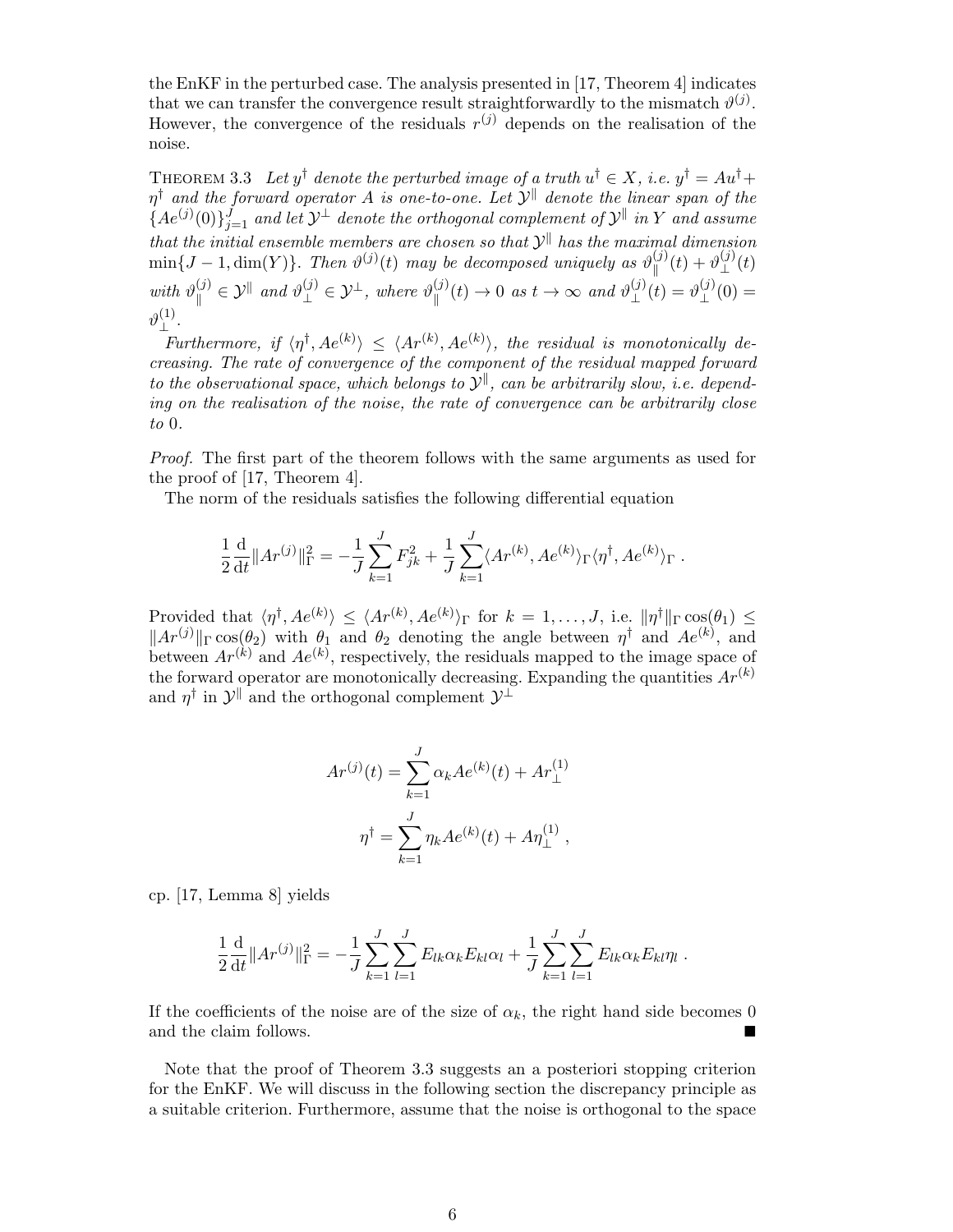spanned by the linear ensemble, then the theorem shows the convergence of the residuals in the image space.

#### 3.2. Stopping Criteria for the EnKF

The Bayesian approach suggests an integration of the limit (2) up to time  $T = 1$ . This can be interpreted as an a priori regularisation strategy motivated by the probabilistic viewpoint. However, this stopping rule does not take into account the actual realisation of the noise nor the additional regularisation effect due to the ensemble collapse. The numerical experiments will show that this strategy often leads to an too early stopping of the algorithm.

The proof of Theorem 3.3 suggests an a posteriori stopping criterion for the method. We will investigate the discrepancy principle as a suitable criterion. Furthermore, we note that if the noise is orthogonal to the space spanned by the linear ensemble, then Theorem 3.3 shows the convergence of the residuals in the image space.

Motivated by the deterministic regularisation methods, we consider the discrepancy principle. Based on the noise model, we can choose a noise level  $\delta > 0$  with  $\|\eta^{\dagger}\| = \|y^{\dagger} - Au^{\dagger}\| < \delta$  (with given probability  $P_0$ ). Note that the noise in the observations is assumed to be normally distributed, i.e. realisations of the noise cannot be bounded from above and below. Therefore, realisations of the noise are smaller than  $\delta$  with probability  $P_0 = P(||\eta|| \leq \delta)$ . The idea of this stopping rule is that, due to noisy data, the information in the observations cannot be distinguished from the noise for a residual in the order of  $\delta$ , which means, asking for a residual with discrepancy smaller than  $\delta$  leads to fitting of the unknown parameters to the noise. Therefore, the iterations of the EnKF will be stopped, when

$$
||A\bar{u}(t) - y^{\dagger}|| \leq \tau \delta
$$

with an appropriately chosen parameter  $\tau > 1$  and  $\bar{u}(t)$  denotes the empirical mean of the ensemble at artificial time t.

In the numerical experiments, we will observe that a suitable stopping criterion is indispensable in order to avoid the overfitting effect to the noisy data and thus, to compute reliable and stable estimates of the unknown parameters.

#### 4. Numerical Experiments

The forward model is described by the one dimensional elliptic equation

$$
-\frac{d^2p}{dx^2} + p = u \text{ in } D := (0, \pi), \ p = 0 \text{ in } \partial D.
$$

The solution operator of the model is a mapping  $G: L^2 \to H^2(D) \cap H^1_0(D)$ . The solution operator of the model is a mapping  $G: L \to H(D) \cap H_0(D)$ .<br>The solution is observed at  $K = 2^4 - 1$  equispaced observation points at  $x_k =$ k  $\frac{k}{2^4}$ ,  $k = 1, \ldots, 2^4 - 1$ , which defines the observation operator  $O: H^2(I) \cap H_0^1 \to$  $\mathbb{R}^k$ , i.e. the operator A is a mapping from  $L^2$  to  $\mathbb{R}^K$  defined by the composition of the solution operator and the observation operator. We use a finite element method with continuous, piecewise linear ansatz functions on a uniform mesh with meshwidth  $h = 2^{-8}$  to solve the forward problem (the spatial discretization leads to a discretization of u, i.e.  $u \in \mathbb{R}^{2^8 - 1}$ ).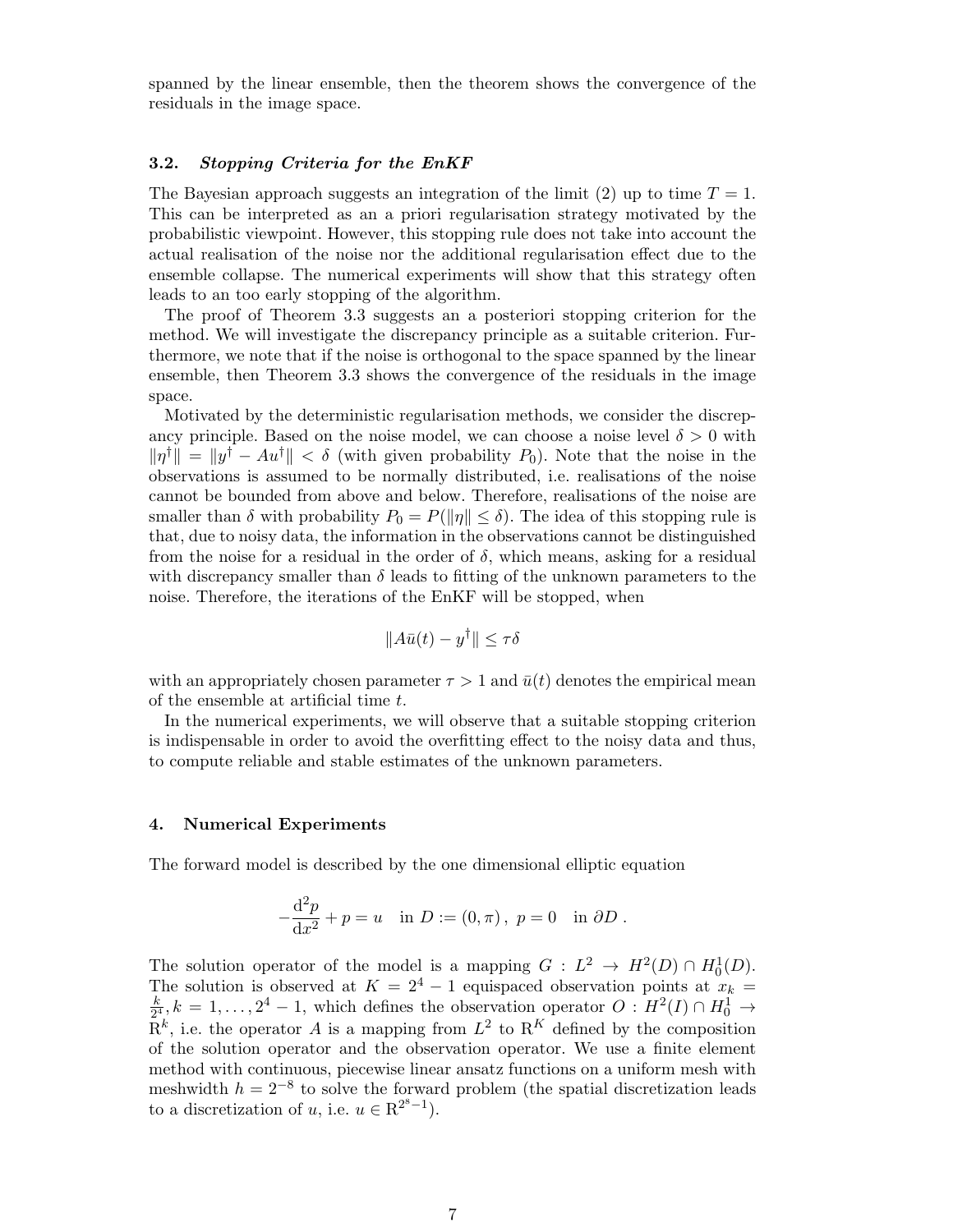Then, the inverse problem consists of recovering the unknown data  $u$  from noisy observations

$$
y^{\dagger} = p + \eta = Au^{\dagger} + \eta . \tag{7}
$$

The measurement noise is chosen to be normally distributed,  $\eta \sim \mathcal{N}(0, \gamma I)$ ,  $\gamma = 0.01^2 \in \mathbb{R}, I \in \mathbb{R}^{K \times K}$ . Furthermore, the prior is  $\mu_0 = N(0, C_0)$  with covariance operator  $C_0 = 10(-\Delta)^{-1}$ . Here, we consider the Laplacian  $\Delta$  with domain  $H^2(D) \cap H_0^1(D)$ . The initial ensemble is based on the eigendecomposition of the covariance operator  $C_0$ , i.e.  $u^{(j)}(0) = \sqrt{\lambda_j} \zeta_j z_j$  with  $\zeta_j \sim \mathcal{N}(0, 1)$  for  $j = 1, ..., J$ and  $\{\lambda_i, z_i\}_{i\in\mathbb{N}}$  denoting eigenvalues and eigenfunctions of  $C_0$ .

To illustrate and numerically verify the results presented in this paper, we investigate the dynamical behaviour of the quantities  $e, r$  and the misfit  $\vartheta$ . The theoretical results presented hold true for each particle, we therefore consider in the following a rather small ensemble of size  $J = 5$ . For the sake of presentation, the empirical mean (and minimum and maximum deviations) of the ensemble is shown.



Figure 1. Quantities  $|e|_2^2$ ,  $|Ae|_1^2$  w.r. to time  $t, J = 5$  (KL red),  $(u^{\dagger})$  adaptive blue),  $(\tilde{u})$  adaptive gray),  $\beta = 10, K = 2^4 - 1$ , initial ensemble chosen based on KL expansion of  $C_0 = \beta(-\Delta)^{-1}$ ,  $\eta \sim \mathcal{N}(0, 0.01^2 \text{ id}).$ 

To investigate the convergence results further, we compare the performance of three ensembles (all of size  $J = 5$ ): the first one (shown in red) is based on the first five terms in the Karhunen-Loève (KL) expansion of the covariance operator  $C_0$ , the second one (shown in blue) is chosen such that the contribution of  $Ar_{\perp}(t)$  in Theorem 3.3 is minimised (i.e.  $Ar^{(1)} = \sum_{k=1}^{J} \alpha_k Ae^{(k)}$  for some coefficients  $\alpha_k \in \mathbb{R}$ . Given  $u^{(2)}, \ldots, u^{(J)}$  and coefficients  $\alpha_1, \ldots, \alpha_J$ , we define  $u^{(1)}$  =  $(1 - \alpha_1 + \sum_{k=1}^J \alpha_k / J)^{-1} (u^{\dagger} - \alpha_1 / J \sum_{j=2}^J u^{(j)} + \sum_{k=2}^J \alpha_k u^{(k)} - \alpha_k / J \sum_{j=2}^J u^{(j)})),$ the third ensemble (shown in grey) is chosen such that the contribution of  $\vartheta(t)$ <sub>⊥</sub> in Theorem 3.3 is minimised (i.e.  $\vartheta^{(1)} = \sum_{k=1}^{J} \alpha_k Ae^{(k)}$  for some coefficients  $\alpha_k \in \mathbb{R}$ . Given  $u^{(2)}, \ldots, u^{(J)}$  and coefficients  $\alpha_1, \ldots, \alpha_J$ , we define  $u^{(1)} =$  $(1 - \alpha_1 + \sum_{k=1}^J \alpha_k / J)^{-1} (\tilde{u} - \alpha_1 / J \sum_{j=2}^J u^{(j)} + \sum_{k=2}^J \alpha_k u^{(k)} - \alpha_k / J \sum_{j=2}^J u^{(j)}),$ where  $\tilde{u}$  is the minimiser of the underdetermined least-squares problem).

In practice, the second strategy is not implementable, since the truth is used to construct the ensemble. However, the performance of the second strategy gives useful insight into the convergence behaviour of the EnKF.

The ensemble collapse is not affected by the choice of the initial ensemble. We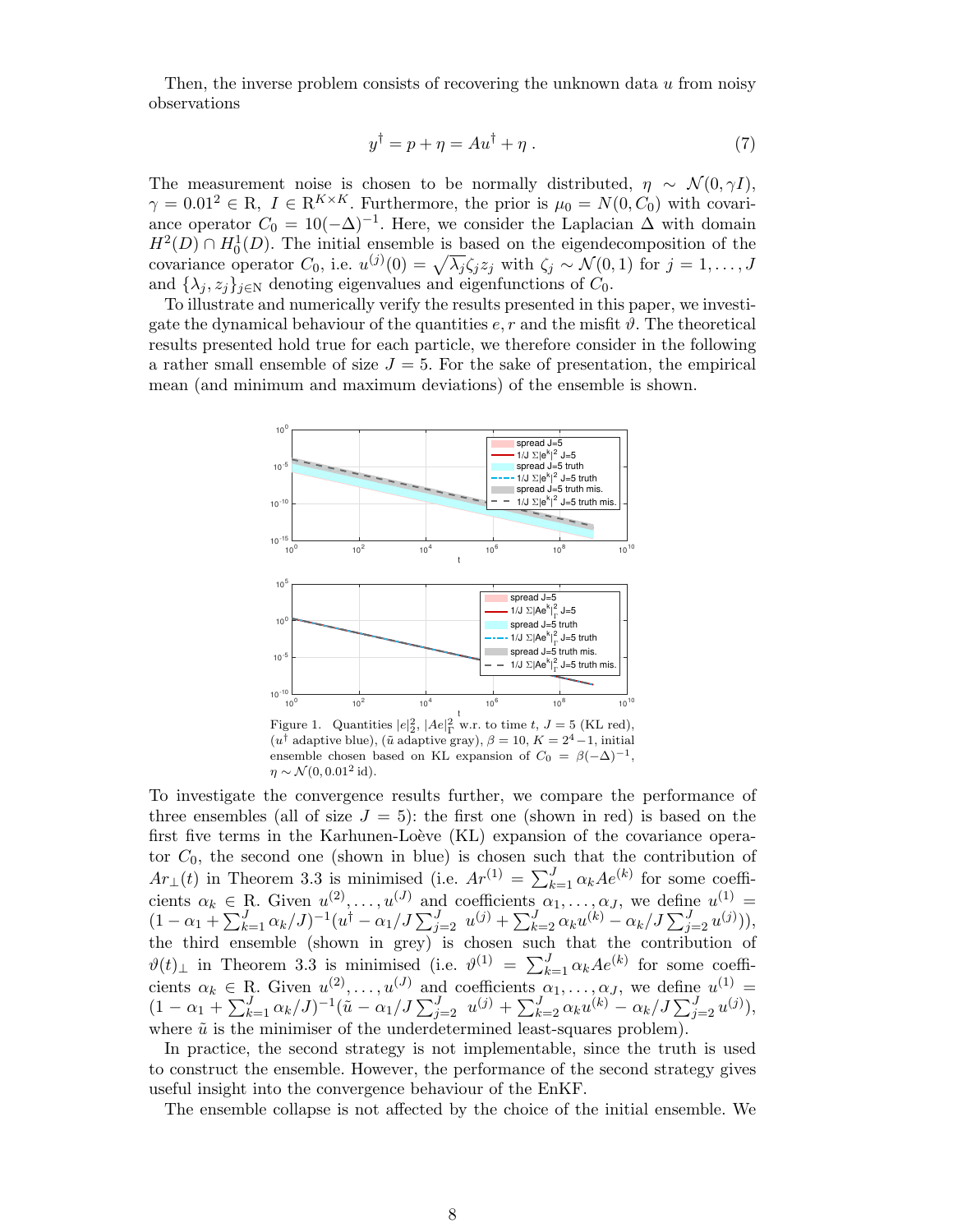observe the predicted algebraic rate of convergence to the empirical mean, cp Figure 1.

The convergence behaviour of the residuals and the misfit, both projected to the subspace spanned by the initial ensemble and the complement are shown in the following two figures 2 and 3.



Figure 2. Misfit  $|\vartheta_{II}|^2_{\Gamma}$  and  $|\vartheta_{\perp}|^2_{\Gamma}$  w.r. to time t,  $J=5$  (KL red),  $(u^{\dagger})$  adaptive blue),  $(\tilde{u})$  adaptive gray),  $\beta = 10$ ,  $K = 2<sup>4</sup> - 1$ , initial ensemble chosen based on KL expansion of  $C_0 = \beta(-\Delta)^{-1}$ ,  $\eta \sim \mathcal{N}(0, 0.01^2 \,\mathrm{id}).$ 

Figure 3. Residuals  $|Ar_{II}|^2_{\Gamma}$  and  $|Ar_{\perp}|^2_{\Gamma}$  w.r. to time t,  $J = 5$  (KL red),  $(u^{\dagger})$  adaptive blue), ( $\tilde{u}$  adaptive gray),  $\beta = 10$ ,  $K = 2^4 - 1$ , initial ensemble chosen based on KL expansion of  $C_0 = \beta(-\Delta)^{-1}, \eta \sim \mathcal{N}(0, 0.01^2 \text{ id}).$ 

The algebraic rate of the misfit is clearly confirmed. Furthermore, the convergence behaviour of the residuals for the KL based ensemble (shown in red in Figure 2) illustrates the arbitrarily slow convergence predicted by the theory, i.e. we observe a convergence rate deteriorating to 0. For the other two ensembles, we even observe an increase in the residual, since the angle conditions are not satisfied. The comparison of the resulting estimates with the truth reveals the strong overfitting effect of the third ensemble, cp Figure 4. This behaviour is expected due to the construction of the ensemble, which implies an amplification of the noise in the data.



t Figure 4. Comparison of the EnKF estimate with the truth and the observations,  $J = 5$  (KL red),  $(u^{\dagger})$  adaptive blue),  $(\tilde{u})$ adaptive gray),  $\beta = 10$ ,  $K = 2^4 - 1$ , initial ensemble chosen based on KL expansion of  $C_0 = \beta(-\Delta)^{-1}$ ,  $\eta \sim \mathcal{N}(0, 0.01^2 \text{ id})$ .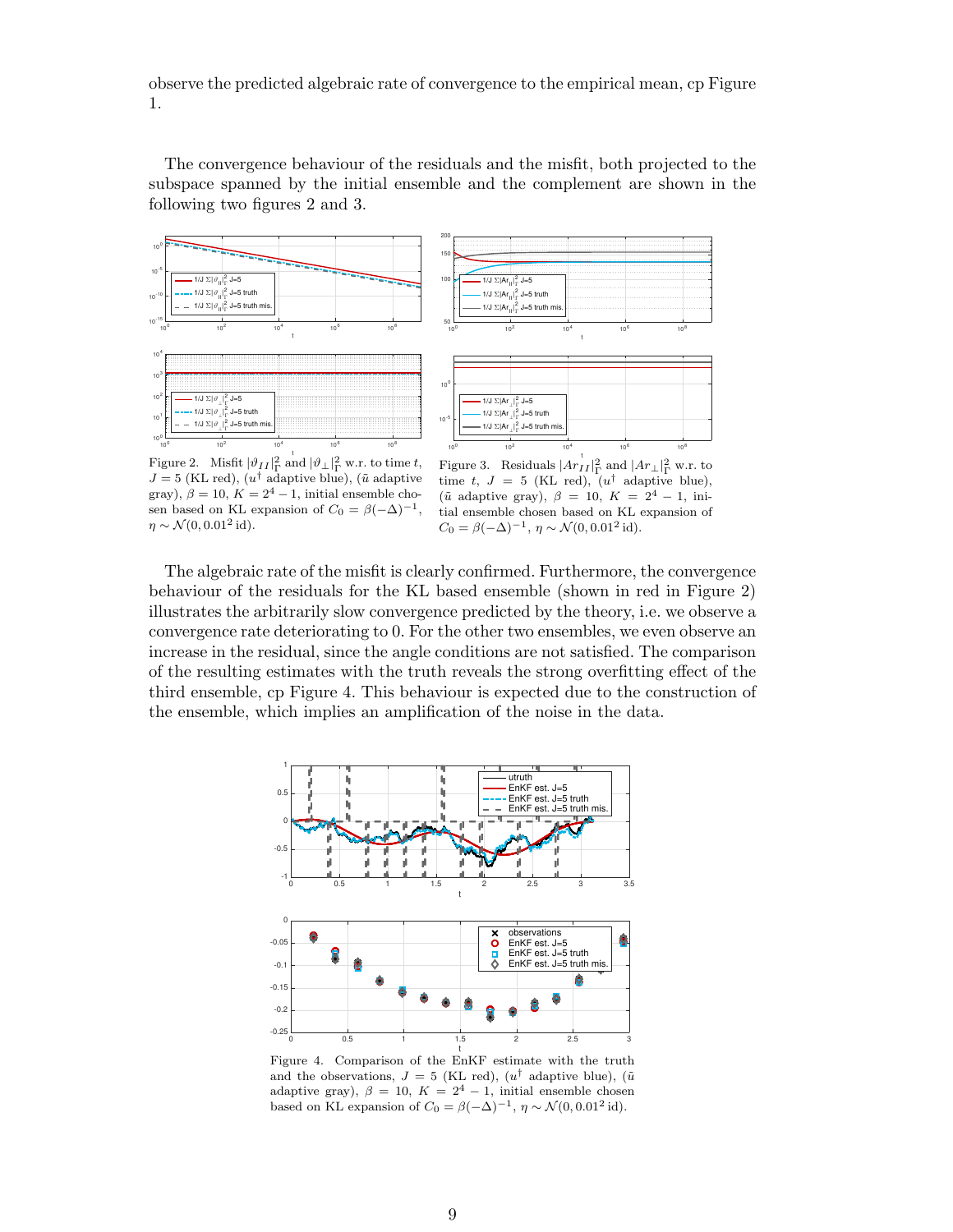To illustrate the effect of the angle condition and the resulting degradation of the convergence order of the residuals, we repeat the experiments with noise in the data, which is orthogonal to the subspace spanned by the initial ensemble. The theoretical results suggest an algebraic rate of convergence, which can be confirmed by the results presented in Figure 5.



Figure 5. Residuals  $|Ar_{II}|^2_{\Gamma}$  and  $|Ar_{\perp}|^2_{\Gamma}$  w.r. to time t,  $J=5$ (KL red),  $(u^{\dagger})$  adaptive blue),  $(\tilde{u})$  adaptive gray),  $\beta = 10$ ,  $K =$  $2^4 - 1$ , initial ensemble chosen based on KL expansion of  $C_0 =$  $\beta(-\Delta)^{-1}$ ,  $\eta \sim \mathcal{N}(0, 0.01^2 \text{ id})$ , observational noise orthogonal to the subspace spanned by the initial ensembles.

The result on the ensemble collapse Corollary 3.2 indicates that the regularisation effect of the method strongly depends on the number of particles in the ensemble. The Bayesian stopping rule, which can be interpreted as an a priori stopping rule, does not reflect this behaviour. We will show in the following that the discrepancy principle leads to suitable stopping strategy, in particular, it has the potential to substantially improve the accuracy of the EnKF estimate. To do so, we repeat the experiments with 10 randomly chosen ensembles (based on the KL expansion of the prior covariance operator) of size  $J = 5$  and  $J = 50$ . The noise in the data is randomly chosen from  $\mathcal{N}(0, \gamma I)$  with  $\gamma = 0.01^2 \in \mathbb{R}^2$ . Motivated by the previous discussion on the discrepancy principle, we implement a stopping rule of the form  $||A\bar{u}(t) - y^{\dagger}||$ <sub>Γ</sub> ≤ 1.2K, where K denotes the number of observations. Figures 6 and 8 show the comparison of the estimates based on the discrepancy principle with the truth.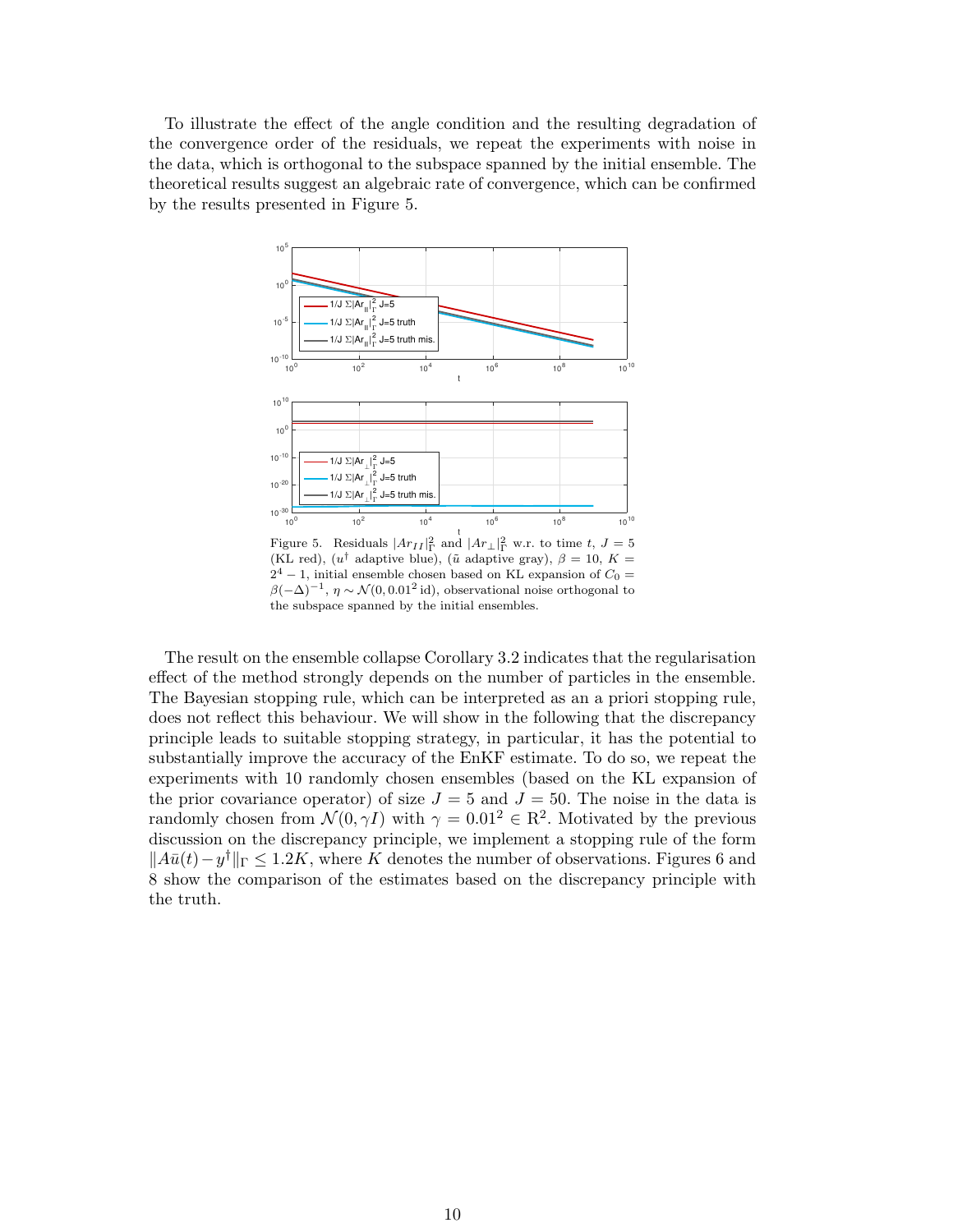

Figure 6. Comparison of the EnKF estimate with the truth and the observations with discrepancy stopping rule,  $J = 5$  based on KL expansion of  $C_0 = \beta(-\Delta)^{-1}$  (red),  $\beta = 10$ ,  $K = 2<sup>4</sup> - 1$ , 10 randomly initialised ensembles, 10 randomly perturbed observation.







Figure 7. Residuals  $|\dot{A}\overline{r}|^2_{\Gamma}$  (above) and  $|\overline{\vartheta}|^2_{\Gamma}$ with discrepancy stopping rule (below) w.r. to time t,  $J = 5$  based on KL expansion of  $C_0 =$  $\beta(-\Delta)^{-1}$  (red),  $\beta = 10, K = 2^4 - 1, 10$  randomly initialised ensembles, 10 randomly perturbed observation.



Figure 8. Comparison of the EnKF estimate (with stopping rule) with the truth and the observations with discrepancy stopping rule,  $J =$ 50 based on KL expansion of  $C_0 = \beta(-\Delta)^{-1}$ (blue),  $\beta = 10$ ,  $K = 2^4 - 1$ , 10 randomly initialised ensembles, 10 randomly perturbed observation.

Figure 9. Residuals  $|\dot{A}\overline{r}|^2_{\Gamma}$  (above) and  $|\overline{\vartheta}|^2_{\Gamma}$ with discrepancy stopping rule (below) w.r. to time  $t, J = 50$  based on KL expansion of  $C_0 = \beta(-\Delta)^{-1}$  (blue),  $\beta = 10, K = 2^4 - 1$ , 10 randomly initialised ensembles, 10 randomly perturbed observation.

We observe that the overfitting effect is much more pronounced for the larger ensemble of size 50, cp. the empirical residuals in Figure 7 and Figure 9. The KL expansion of the first 50 terms includes more fine-scale (oscillatory) details, which can be fitted to the noise in the observational data and therefore cause the overfitting effect. The smaller ensemble based on the first 5 terms of the KL expansion avoids the overfitting effect due to the smaller ensemble size leading to a faster ensemble collapse, but also due to the smoothness of the first KL terms, i.e. the subspace property preserves the smoothness of the KL terms. Furthermore, we note that the discrepancy principle leads in all experiments to a stopping time larger than 1 (Bayesian stopping rule), which leads for all experiments to a further improvement in the EnKF estimate. Due to the delayed ensemble collapse, the stopping times for the larger ensemble are on average greater than the ones for the smaller ensemble. The experiments suggest that an a posteriori stopping rule can significantly improve the performance of the EnKF. This observation is consistent with previous works on stopping rules for the EnKF, cp. [9].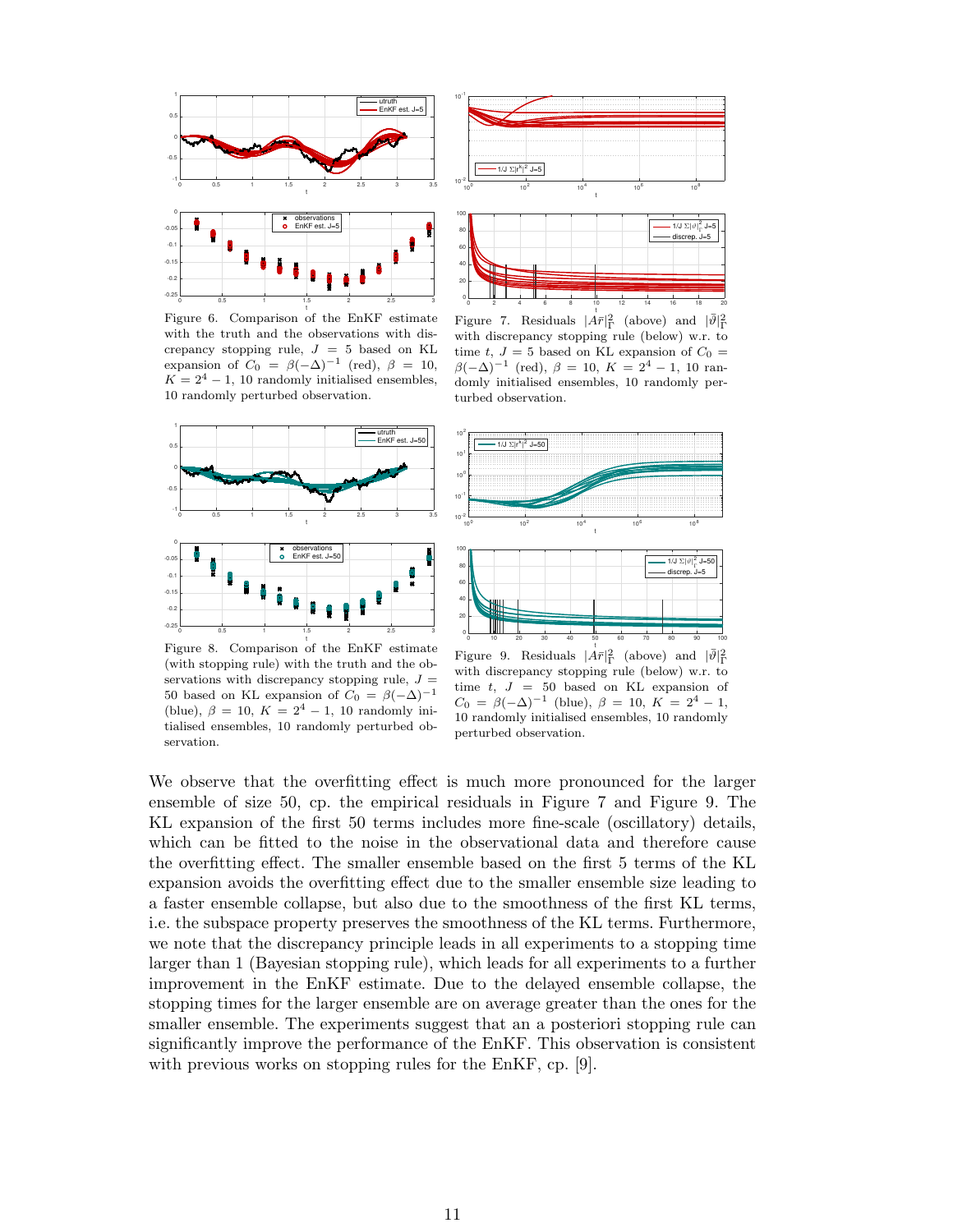#### 5. Conclusions

The presented analysis of the ensemble Kalman filter for inverse problems shows that the well-posedness results and the quantification of the ensemble collapse derived in [17] can be straightforwardly generalised to the noisy case. However, the convergence behaviour of the ensemble is strongly affected by the noise in the observational data, no convergence rate of the residuals can be proven, i.e. the convergence rate can be arbitrarily slow. The numerical experiments confirm the theory. In addition, the numerical experiments demonstrate the importance of an appropriate stopping rule in the presence of noise in order to avoid the well-known overfitting effect. It is also shown that the ensemble itself has a regularisation effect, caused by the ensemble collapse as well as by the chosen initialisation of the ensemble in terms of the KL expansion. Even though the presented results are confined to the linear case, they provide useful insights into the performance of the filter in the presence of noise and can also enhance our understanding of the nonlinear case.

Acknowledgments Both authors are grateful to the EPSRC Programme Grant EQUIP for funding of this research. AMS is also grateful to DARPA and to ONR for funding parts of this research.

#### References

- [1] Kay Bergemann and Sebastian Reich. A localization technique for ensemble Kalman filters. Quarterly Journal of the Royal Meteorological Society, 136(648):701–707, 2010.
- [2] Kay Bergemann and Sebastian Reich. A mollified ensemble Kalman filter. Quarterly Journal of the Royal Meteorological Society, 136(651):1636–1643, 2010.
- [3] M. Dashti and A.M. Stuart. The Bayesian approach to inverse problems. arXiv preprint arXiv:1302.6989, 2014.
- [4] J. de Wiljes, S. Reich, and W. Stannat. Long-time stability and accuracy of the ensemble Kalman-Bucy filter for fully observed processes and small measurement noise. ArXiv e-prints, December 2016.
- [5] O.G. Ernst, B. Sprungk, and H. Starkloff. Analysis of the ensemble and polynomial chaos Kalman filters in Bayesian inverse problems.  $arXiv$  preprint  $arXiv:1504.03529$ , 2015.
- [6] G. Evensen. The ensemble Kalman filter: Theoretical formulation and practical implementation. Ocean dynamics, 53(4):343–367, 2003.
- [7] G. Evensen. Data Assimilation: The Ensemble Kalman Filter. Springer-Verlag New York, Inc., Secaucus, NJ, USA, 2006.
- [8] S. Gratton, J. Mandel, et al. On the convergence of a non-linear ensemble Kalman smoother. *arXiv preprint arXiv:1411.4608*, 2014.
- [9] M.A. Iglesias. Iterative regularization for ensemble data assimilation in reservoir models. Computational Geosciences, pages 1–36, 2014.
- [10] M.A. Iglesias, K.J.H. Law, and A.M. Stuart. Ensemble Kalman methods for inverse problems. Inverse Problems, 29(4):045001, 2013.
- [11] Marco A Iglesias. A regularizing iterative ensemble Kalman method for pdeconstrained inverse problems. arXiv preprint arXiv:1505.03876, 2015.
- [12] David Kelly, Andrew J. Majda, and Xin T. Tong. Concrete ensemble Kalman filters with rigorous catastrophic filter divergence. Proceedings of the National Academy of Sciences, 112(34):10589–10594, 2015.
- [13] D.T.B. Kelly, K.J.H. Law, and A.M. Stuart. Well-posedness and accuracy of the